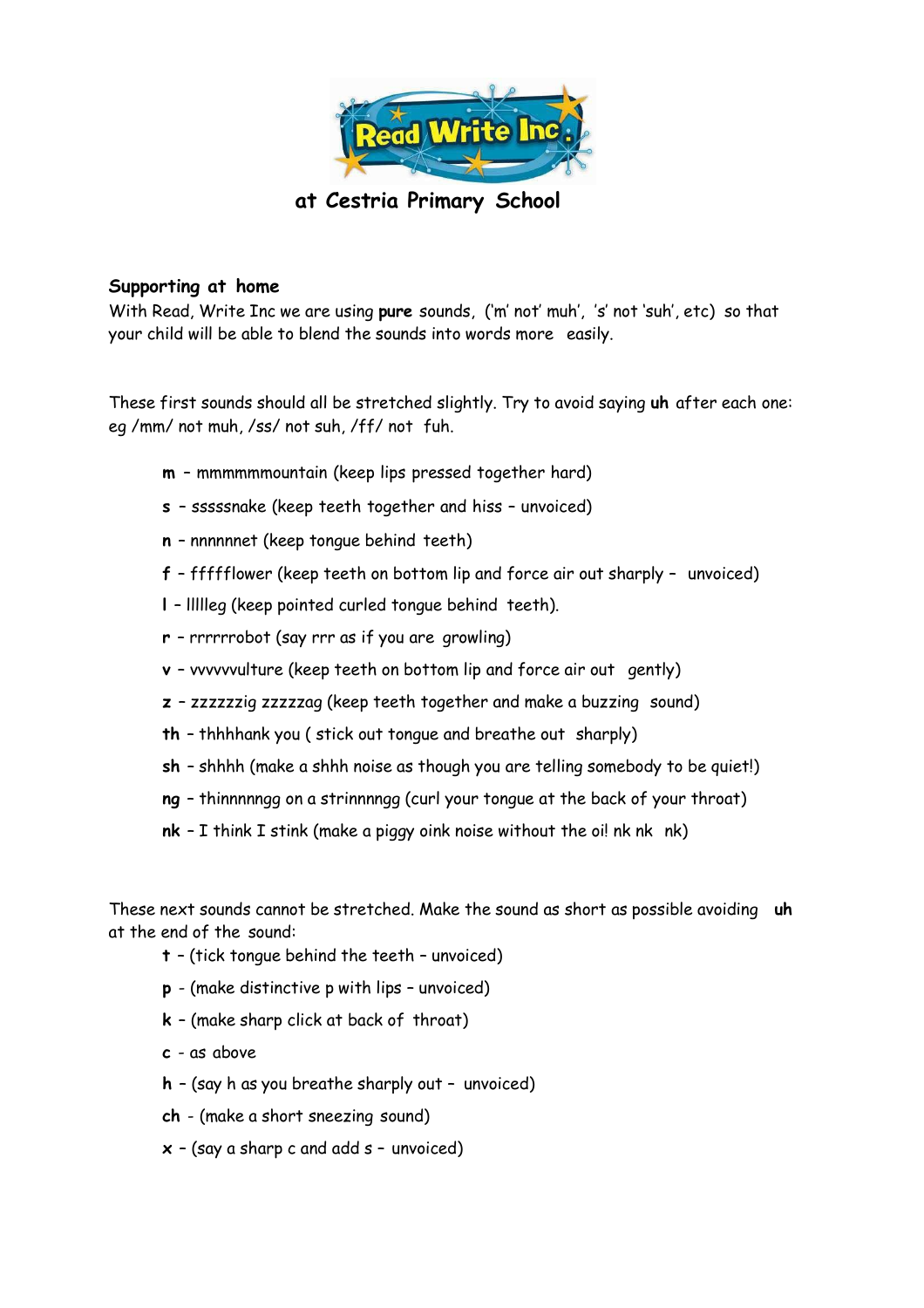You will find it harder to avoid saying uh at the end of these sounds.

- **d**  (tap tongue behind the teeth).
- **g**  (make soft sound in throat).
- **b** –(make a short, strong b with lips).
- **j**  (push lips forward).
- **y**  (keep edges of tongue against teeth).
- **w**  (keep lips tightly pursed).
- **qu**  (keep lips pursed as you say cw unvoiced).

The short vowels should be kept short and sharp:

- **a**: a-a-a (open mouth wide as if to take a bite of an apple).
- **e**: e-e-e (release mouth slightly from a position).
- **i**: i-i-i (make a sharp sound at the back of the throat smile).
- **o**: o–o-o (push out lips, make the mouth into o shape).
- **u**: u-u-u (make a sound in the throat).

The long vowel sounds are all stretchy sounds

**ay**: ay may I play **ee**: ee what do you see? **igh**: fly high **ow**: blow the snow **oo**: poo at the zoo **oo**: look at a book **ar**: start the car **or**: shut the door **air**: that's not fair **ir**: whirl and twirl **ou**: shout it out

**oy**: toy for a boy

All our teachers and teaching assistants have been trained in the Read, Write Inc programme and they can show you how to pronounce these sounds. We hope that you will not hesitate to ask for any help. We are here for your child!